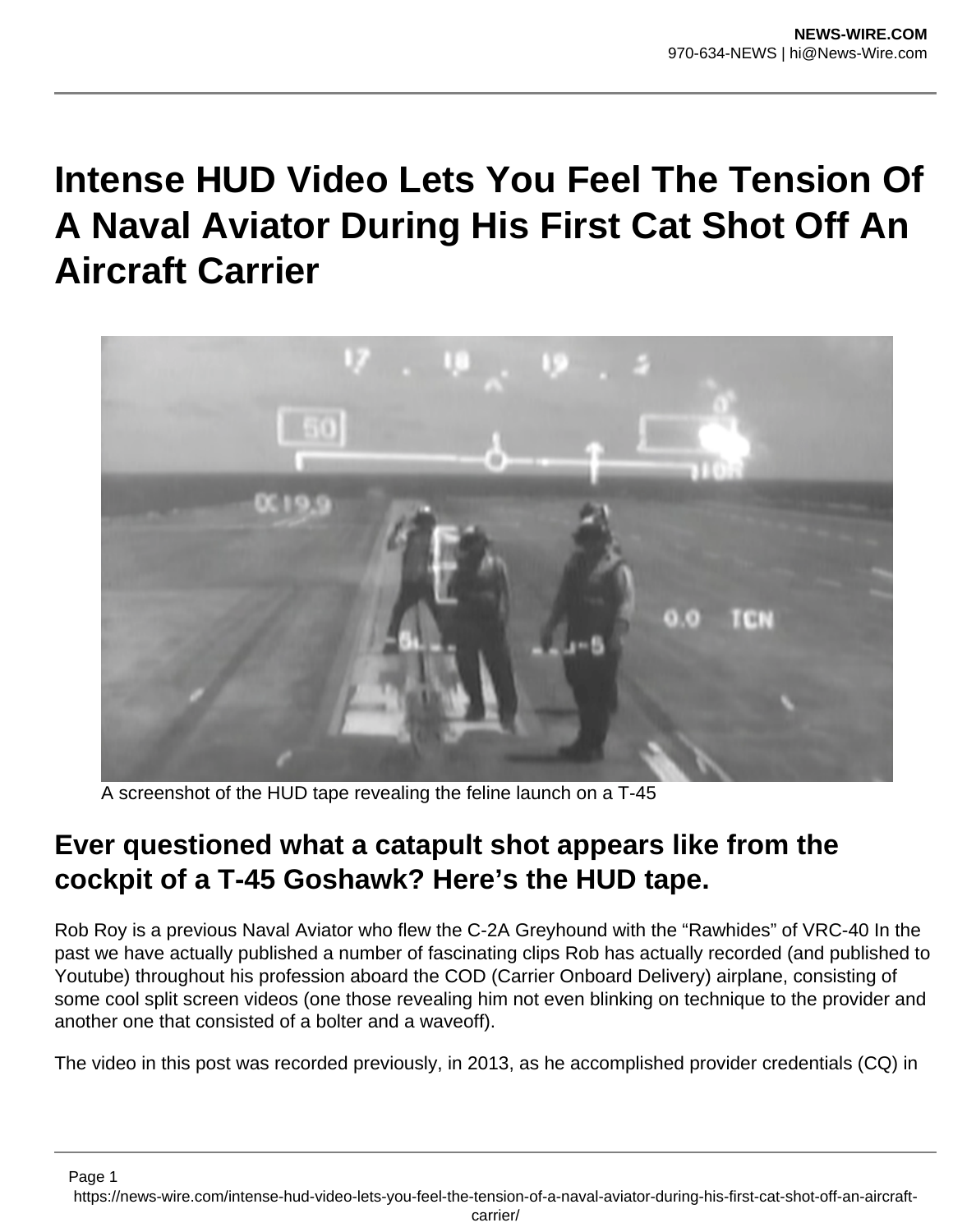the T-45 Goshawk, a tandem-seat, provider capable, jet fitness instructor whose objective is to train Navy and Marine Corps pilots given that 1991.

" The very first time I ever even stepped foot on a warship is when I arrived at it, ha! We flew out to the boat in a department (flight of 4), with the lead pilot being a trainer pilot and the other 3 were all SNAs (trainee marine pilots). After my very first 2 touch n' go's on the boat, they had me put my tail hook down for my very first trap (out of 10 needed traps to effectively CQ)," Rob informed us in a message.

A T-45 C Goshawk from Training Air Wing 2, prepares to carry out a touch-and-go landing on the flight deck of the warship USS George Washington( CVN73). Washington, homeported in Norfolk, is in progress performing provider certifications in the Atlantic Ocean.( U.S. Navy picture by Mass Communication Specialist Seaman Clemente A. Lynch/Released)

" So this video begins IMMEDIATELY after my very first trap. I landed and after that was cabbed to the catapult right now."

" The starting the video you can see the JBD( jet blast deflector) and once it decreases, it's my rely on follow the director and taxi forward. A few of the hand signals he offers me are informing me to put my launch bar down so that it can connect to the catapult. After that, you can't see on the sides in the video, however there are a number of other security checks that are occurring my numerous individuals (the shooter, catapult operators, and so on) to make certain I'm excellent to go."

" And you can inform it's getting near go time when my breathing gets and I go to complete power, do an eliminate of the controls and after that I'm essentially resting on a crammed weapon once the catapult is 'in stress'. From there, the Shooter offers the signal to launch and there's another individual who does a last check and really presses a button. They are off to the side of the catapults and far from all the action."

At the 2:56 mark, the feline launch brings the T -45 in the air and Rob screams "Wow"! Pretty extreme, isn't it?



 $\blacksquare$ 

David Cenciotti is a self-employed reporter based in Rome, Italy. He is the Founder and Editor of "The Aviationist", among the world's most well-known and check out military air travel blog sites. Considering That1996, he has actually composed for significant around the world publications, consisting of Air Forces Monthly, Combat Aircraft, and numerous others, covering air travel, defense, war, market, intelligence, criminal offense and cyberwar. He has actually reported from the U.S., Europe, Australia and Syria, and